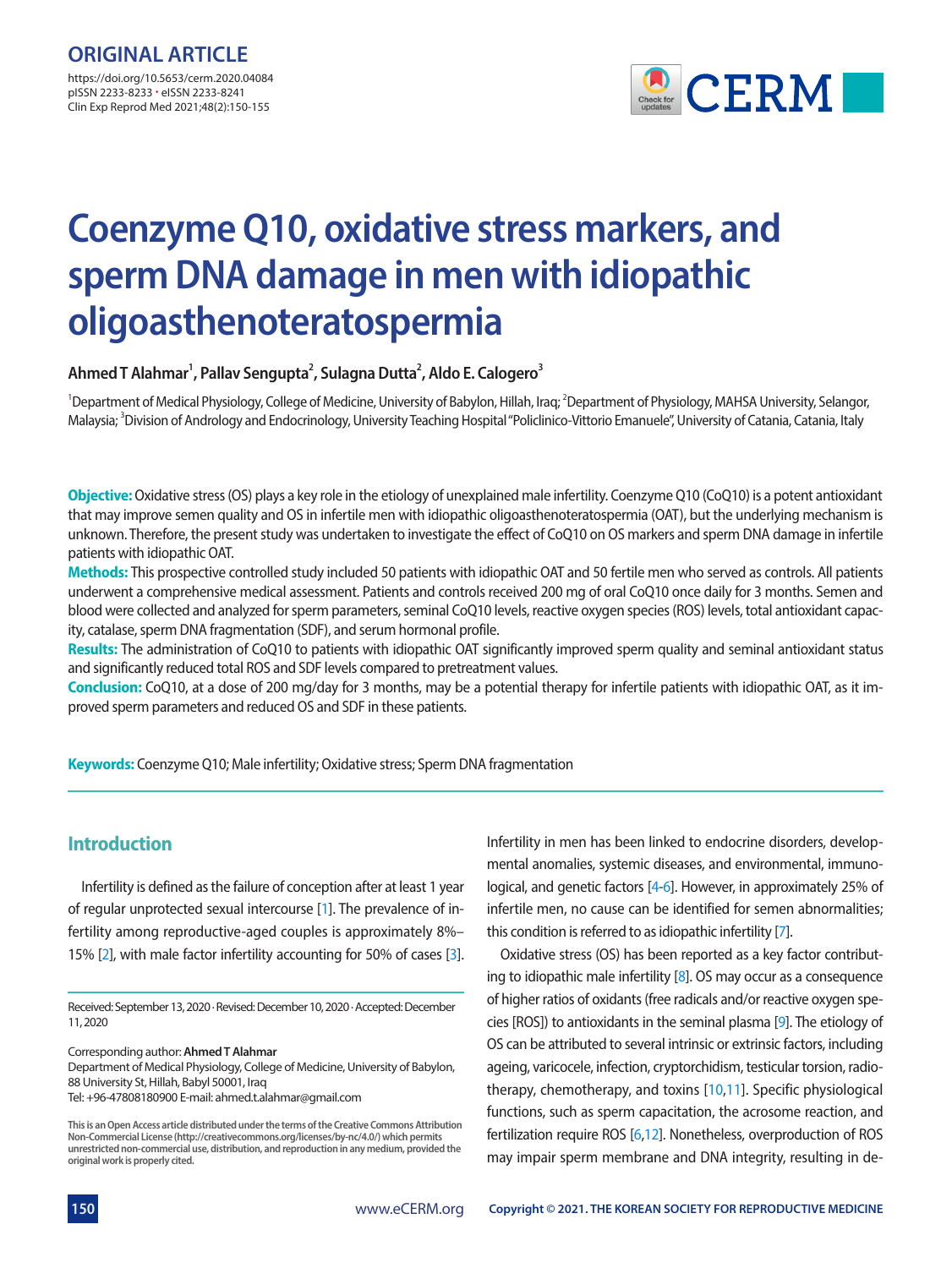

creased sperm membrane fluidity and changes in the fertilizing capability of sperm [\[13](#page-5-1)]. ROS-induced sperm DNA damage may affect sperm motility and the ability to fertilize an oocyte [\[14\]](#page-5-2). Sperm DNA fragmentation (SDF) is irreversible and leads to alteration of sperm function, resulting in infertility [\[15\]](#page-5-3).

Coenzyme Q10 (CoQ10) is a potent antioxidant that protects sperm against ROS-induced damage [\[16\]](#page-5-4). It is quite ubiquitous, with a high amount in sperm mitochondria [\[17\]](#page-5-5), and has been reported to en-hance sperm motility and concentration [\[8](#page-4-3)[,11](#page-4-6)]. Furthermore, insufficient CoQ10 levels have been linked to low sperm count and motility, as well as elevated sperm DNA damage [\[18](#page-5-6)]. Our recent study conducted on patients with idiopathic oligoasthenospermia (OA) for 12 weeks showed that CoQ10 therapy substantially enhanced progressive motility, sperm concentration, and seminal fluid CoQ10 concentrations [\[1](#page-4-7)]. It also led to an increase in glutathione peroxidase (GPx) levels and total antioxidant capacity (TAC) [\[1\]](#page-4-7). Moreover, our recent meta-analysis of three randomized clinical trials on the effect of CoQ10 on semen quality demonstrated beneficial effects of CoQ10 on improving sperm motility, but not on sperm concentration or morphology [\[18](#page-5-6)]. The maintenance of testicular scavenging function is normally exerted by intrinsic antioxidants such as GPx, catalase (CAT), and superoxide dismutase (SOD) [\[19,](#page-5-7)[20\]](#page-5-8).

The present study aimed to investigate the impact of CoQ10 on OS markers and sperm DNA damage in infertile men with idiopathic oligoasthenoteratospermia (OAT) in an attempt to better understand its mechanism of action.

# **Methods**

#### **1. Patients**

Fifty patients with idiopathic OAT and 50 fertile men (controls) were recruited at the Fertility Clinic, Hillah, Babyl, Iraq, from July 2018 to January 2019. All patients and controls underwent a comprehensive medical assessment. A prospective controlled study was conducted with a 3-month follow-up. Seven patients dropped out of the study and were therefore excluded. The patients received a daily dose of 200 mg of CoQ10 (in its reduced form as ubiquinol) (America Medic and Science AMS, Woodinville, WA, USA) as a single oral dose for 3 months [\[21\]](#page-5-9). Semen analysis, seminal CoQ10 levels, ROS, TAC, CAT, SDF as well as serum hormonal profile (follicle-stimulating hormone [FSH], luteinizing hormone [LH], testosterone, and prolactin levels) in patients after therapy were compared with the baseline values for patients and controls (patients were followed-up from September 2018 to February 2019). Sample size calculation was performed using 80% power and a 5% level of significance and was 42 for each group. Study approval was obtained from the University of Sumer Local Research Ethical Committee (EC/2018/8879). All participants consented to the study prior to enrollment in the study.

#### **2. Eligibility criteria**

The fertile controls enrolled in the study had fathered a child in the last 24 months and had normal semen analysis results. The patients had a history of infertility of at least 1 year despite regular unprotected intercourse. OAT was defined according to the World Health Organization (WHO) 2010 criteria. Men with varicocele; genital infection; azoospermia; anatomical abnormalities; testicular injury or surgery; endocrine, renal, hepatic, or other systemic illnesses; smoking; alcohol intake; and recent antioxidant intake were excluded, as were those taking relevant medications and male partners in couples affected by female factor infertility.

#### **3. Semen analysis**

Semen samples were collected by masturbation following abstinence for 2–3 days. A special wide-mouth container was used to collect semen and incubated at 37°C until the semen was liquefied. Semen analysis was then performed within 1 hour following the WHO manual criteria (5th edition, 2010) [\[22](#page-5-10)]. Duplicate semen analyses were performed at the beginning and at the end of the study and the average of the two values was used for analysis. The same investigator performed all semen analyses to optimize repeatability.

#### **4. Measurement of seminal CoQ10 concentrations**

Seminal CoQ10 levels were measured using reverse-phase high-performance liquid chromatography utilizing an ultraviolet light detector at 275 nm, with coenzyme Q9 as an internal standard, and calculated using a published method [\[23\]](#page-5-11).

#### **5. Seminal ROS measurement**

Semen samples were centrifuged at 3,000 rpm for 5 minutes to obtain seminal plasma and then were stored at –20°C. A manual method was used for ROS measurement as previously described by Venkatesh et al. [\[24](#page-5-12)]. To 400 µL of liquefied neat semen, 10 µL of luminol (5-amino-2,3,-dihydro-1,4-phthalazinedione; Sigma, St. Louis, MO, USA), prepared as 5 mM stock in dimethyl sulfoxide (DMSO), was added. Ten microliters of 5 mM luminol in DMSO served as a blank, while 25  $\mu$ L of H<sub>2</sub>O<sub>2</sub> with 10  $\mu$ L of luminol was used as a positive control. Luminol-dependent chemiluminescence served as indicator of ROS levels.

#### **6. Measurement of seminal TAC and CAT**

TAC was estimated with a colorimetric method using a total antioxidant capacity assay kit (#E-BC-K136; Elabscience, Houston, TX, USA). Seminal plasma CAT activity was assessed using a CAT assay kit (#E-BC-K031, Elabscience), following the protocol recommended by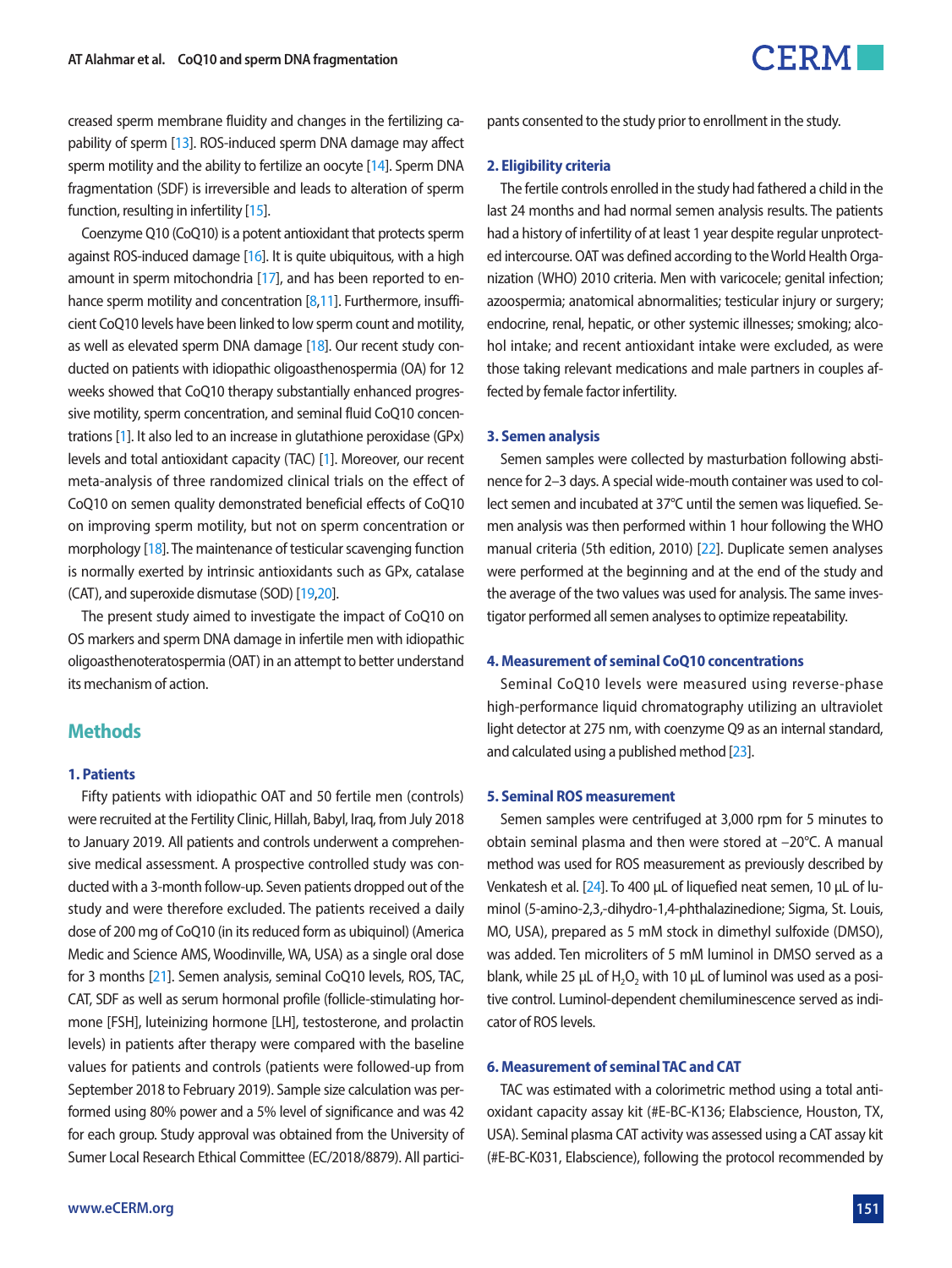the manufacturer.

#### **7. Sperm chromatin dispersion test**

Sperm chromatin dispersion was tested using the Halosperm kit (Halotech DNA, Madrid, Spain). The principle of the test is that, after acid denaturation and removal of nuclear proteins, sperm with SDF do not exhibit the halo of dispersed DNA loops that is observed in sperm without SDF. The nucleoids from spermatozoa with SDF show no dispersion halo or a minimal halo. Bright-field microscopy with Diff-Quik staining was utilized to examine the halos. SDF, defined as the percentage ratio of sperm with SDF to the total spermatozoa, was calculated using previously published methods [\[1](#page-4-7)[,25](#page-5-13)].

#### **8. Hormonal assays**

Blood samples (5 mL) were collected using venipuncture in clean plain labeled tubes, allowed to clot, and centrifuged at 3,000 rpm for 10 minutes for analysis of hormones. Serum FSH, LH, testosterone, and prolactin levels were measured using enzyme-linked fluorescent assays (mini-VIDAS; Biomerieux, Lyon, France).

#### **9. Statistical analysis**

IBM SPSS ver. 24 (IBM Corp., Armonk, NY, USA) was used for data analysis. The results were expressed as mean ± standard deviation. The normality of the data distribution was assessed using the Kolmogorov-Smirnov test. One-way analysis of variance was used to compare mean values between subgroups. Pearson correlation coefficients were applied to assess the correlations of seminal fluid parameters with CoQ10 levels and SDF. For all tests, a *p*-value lower than 0.05 was considered to indicate statistical significance.

# **Results**

The mean age of the control participants and patients was 34.2  $\pm$  13.4 and 31.3  $\pm$  12.6 years, respectively, and the mean duration of infertility in the patients was  $7.1 \pm 4.8$  years. CoO10 therapy in patients with idiopathic OAT significantly increased the total motility (*p*< 0.01), progressive motility (*p*< 0.05), and sperm concentration (*p*< 0.05) compared with the baseline ([Table 1\)](#page-2-0). Treatment with CoQ10 increased progressive motility from  $26.5\% \pm 10.8\%$  to 32.6%  $\pm$  15.1%. Sperm concentration also increased from 11.2  $\pm$  6.4 to  $13.3 \pm 8.6$  million/mL following treatment with CoQ10, and total motility also rose from 36.1%  $\pm$  10.8% to 44.2%  $\pm$  18.5%, with a high level of significance when compared with other sperm parameters.

The results also showed that the seminal antioxidant status was significantly lower in infertile patients than in controls (CoQ10, *p*< 0.05; CAT, *p*< 0.001; and TAC, *p*< 0.01), but ROS levels were significantly higher than in controls (*p*< 0.001) [\(Table 2](#page-3-0)). Moreover, treatment with CoQ10 substantially enhanced CAT (*p*< 0.001), TAC (*p*< 0.01), and seminal CoQ10 (*p*< 0.001) levels, while decreasing total ROS levels (*p*< 0.05) in patients with idiopathic OAT. The comparison between fertile controls and idiopathic OAT patients showed that SDF was significantly higher in patients (*p*< 0.001), and was significantly reduced by CoQ10 therapy (*p*< 0.001) [\(Table 2\)](#page-3-0).

FSH (*p*< 0.001), LH (*p*< 0.001), and prolactin levels (*p*< 0.01) were significantly higher in infertile patients than in controls. Following CoQ10 treatment, LH levels increased significantly in infertile patients compared with their baseline values (*p*< 0.05) [\(Figure 1\)](#page-3-1). The SDF of infertile patients was negatively correlated with total sperm motility (*r*= –0.62, *p*= 0.001). Furthermore, total sperm motility  $(r= 0.56, p= 0.005)$  was positively associated with CoQ10 levels  $(r= 0.23, p= 0.12)$  in infertile patients [\(Table 3](#page-3-2)).

## **Discussion**

CoQ10 is an essential antioxidant present nearly in all body tissues. It is also present in sperm mitochondria, where it plays a critical role in cellular respiration and energy generation [\[26\]](#page-5-14). CoQ10 is also involved in the inhibition of superoxide formation, protecting against

<span id="page-2-0"></span>**Table 1.** Comparison of semen parameters in fertile men and infertile patients before and after treatment with CoQ10

| Demographic characteristics and semen parameter | Fertile men $(n = 50)$   | Infertile patients ( $n = 50$ ) |                             |
|-------------------------------------------------|--------------------------|---------------------------------|-----------------------------|
|                                                 |                          | Before CoO10                    | After CoO10                 |
| Age (yr)                                        | $34.2 \pm 13.4$          | $31.3 \pm 12.6$                 | $\overline{\phantom{a}}$    |
| Infertility duration (yr)                       | $\overline{\phantom{a}}$ | $7.1 \pm 4.8$                   | $\overline{\phantom{a}}$    |
| Volume (mL)                                     | $3.5 \pm 1.4$            | $3.48 \pm 1.7$                  | $3.7 \pm 1.8$               |
| Concentration (million/mL)                      | $61.3 \pm 34.6$          | $11.2 \pm 6.4^{\text{a}}$       | $13.3 \pm 8.6^{\circ}$      |
| Progressive motility (%)                        | $57.8 \pm 12.2$          | $26.5 \pm 10.8$ <sup>a)</sup>   | $32.6 \pm 15.1^{a),c}$      |
| Total motility (%)                              | $79.1 \pm 15.0$          | $36.1 \pm 10.8^{a}$             | $44.2 \pm 18.5^{b,c}$       |
| Normal morphology (%)                           | $8.2 \pm 3.6$            | $5.4 \pm 3.2^{a}$               | $5.7 \pm 2.9$ <sup>c)</sup> |

Values are presented as mean±standard deviation.

CoQ10, coenzyme Q10.

<sup>a)</sup> $p$ <0.05, vs. baseline; <sup>b</sup> $p$ <0.01, vs. baseline; <sup>c</sup> $p$ <0.001, vs. fertile men.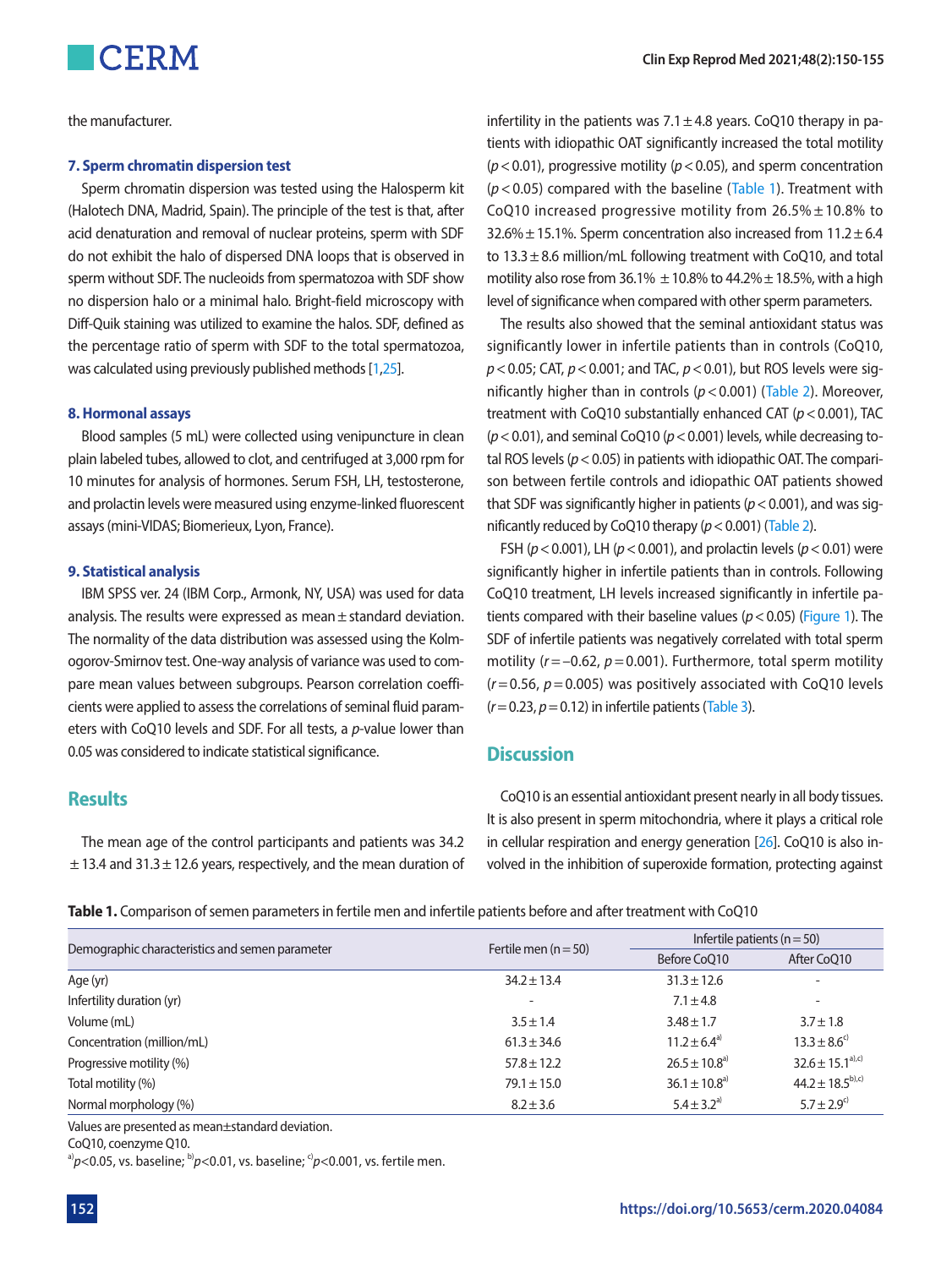

<span id="page-3-0"></span>**Table 2.** Seminal plasma CoQ10 levels, oxidative stress markers, and sperm DNA fragmentation in fertile controls and infertile patients before and after the administration of CoQ10

| Variable                                                       | Fertile men $(n = 50)$ | Infertile patients ( $n = 50$ ) |                        |
|----------------------------------------------------------------|------------------------|---------------------------------|------------------------|
|                                                                |                        | Before CoO10                    | After CoQ10            |
| CoQ10 level (ng/mL)                                            | $56.7 \pm 37.4$        | $41.4 \pm 29.3^{\circ}$         | $76.2 + 26.7^{b),d}$   |
| ROS ( $\times$ 10 <sup>4</sup> RLU/min/20 million spermatozoa) | $0.08 \pm 0.06$        | $4.3 + 1.6^{d}$                 | $3.3 + 1.5^{a}, d$     |
| TAC (mmol/L)                                                   | $1.4 \pm 0.25$         | $0.9 \pm 0.44^{d}$              | $1.2 \pm 0.51^{b,c}$   |
| Catalase (U/mL)                                                | $15.54 \pm 3.12$       | $10.6 \pm 2.8$ <sup>d)</sup>    | $12.4 \pm 2.61^{a),d}$ |
| Sperm DNA fragmentation (%)                                    | $16.4 \pm 4.7$         | $38.6 \pm 7.9^{d}$              | $34.5 \pm 9.3^{a),d}$  |

Values are presented as mean±standard deviation.

CoQ10, coenzyme Q10; ROS, reactive oxygen species; TAC, total antioxidant capacity.

a)Significant difference from baseline, *p*<0.01; <sup>b)</sup>Significant difference from baseline, *p*<0.001; <sup>c</sup>)Significant difference from control, *p*<0.05; <sup>d</sup>)Significant difference from control *p*<0.001.



<span id="page-3-1"></span>**Figure 1.** Hormonal profiles of controls and infertile patients with oligoasthenoteratospermia before and after coenzyme Q10 (CoQ10)

<span id="page-3-2"></span>**Table 3.** Correlation of SDF and CoQ10 levels with sperm parameters in infertile patients with idiopathic oligoasthenoteratozoospermia

| Variable   |               | $r(p$ -value)  |                   |
|------------|---------------|----------------|-------------------|
|            | Concentration | Total motility | Normal morphology |
| <b>SDF</b> | $-0.09(0.31)$ | $-0.62(0.001)$ | $-0.18(0.16)$     |
| CoO10      | 0.23(0.12)    | 0.56(0.005)    | 0.14(0.22)        |

SDF, sperm DNA fragmentation; CoQ10, coenzyme Q10.

OS-induced sperm damage [\[27](#page-5-15)]. OS-mediated disruptions in fertility parameters entail sperm DNA and cell membrane damage [\[2](#page-4-8)].

The role of CoQ10 in cellular respiration and energy generation underscores its usefulness as an antioxidant [\[28](#page-5-16)]. In our previous studies, we found that CoQ10 at the dose of 200 mg/day for 3 months improved semen quality and antioxidant status in infertile patients with idiopathic OAT, but the underlying mechanism by which CoQ10 improves fertility parameters are unknown [\[1](#page-4-7)[,15](#page-5-3)]. In the present study, we found that CoQ10 therapy in patients with id-

iopathic OAT significantly improved sperm parameters and antioxidant status, while decreasing OS markers and SDF.

It has been widely reported that SDF is a critical factor that causes male infertility [\[29](#page-5-17)]. Thus, the results of the present study may indicate that at the molecular level, CoQ10 acts to ameliorate sperm DNA damage and mitigates OS, thereby leading to improvements in sperm parameters. Similar observations have been published by Suliga and Gluszek [\[2\]](#page-4-8), who showed that CoQ10 concentrations in seminal plasma were linearly associated with sperm count and motility. Moreover, in a case-control study of 65 idiopathic OA patients, CoQ10 therapy significantly increased progressive motility, GPx levels, sperm concentration, seminal fluid CoQ10 concentration, total motility, and TAC compared with the control group consisting of 45 healthy men [\[1](#page-4-7)]. The study concluded that CoQ10 supplementation for 12 weeks led to improvements in OS markers, enhancement of semen parameters, and reduction of SDF in infertile patients with idiopathic OA [\[1\]](#page-4-7). Another study conducted in 212 infertile patients with idiopathic OAT, who were on 300 mg of oral CoQ10 for 182 days, showed substantial increases in sperm motility and concentration after CoQ10 treatment [\[14\]](#page-5-2). A similar study showed that CoQ10 therapy (200– 300 mg per day) could significantly increase sperm motili-ty and concentration [\[30\]](#page-5-18). CoQ10 therapy has also been reported to improve SOD and CAT levels, as well as sperm parameters [\[14\]](#page-5-2). A meta-analysis conducted by Lafuente et al. [\[26](#page-5-14)], also showed that supplementation with CoQ10 enhanced sperm parameters. Furthermore, our recent meta-analysis of three randomized clinical trials demonstrated that CoQ10 improved sperm motility [[18\]](#page-5-6). In a non-controlled trial [\[31\]](#page-5-19) in 287 infertile patients with idiopathic OAT, it was found that CoQ10 therapy given orally at the dose of 300 mg twice daily for 1 year significantly improved progressive motility, the proportion of normal morphology, and sperm concentration [\[2\]](#page-4-8).

A controlled trial conducted among 228 idiopathic infertile OAT patients who received CoQ10 supplementation (200 mg daily for 26 weeks) concluded that CoQ10 increased sperm motility, sperm concentration, and morphology [\[31\]](#page-5-19). Another controlled trial including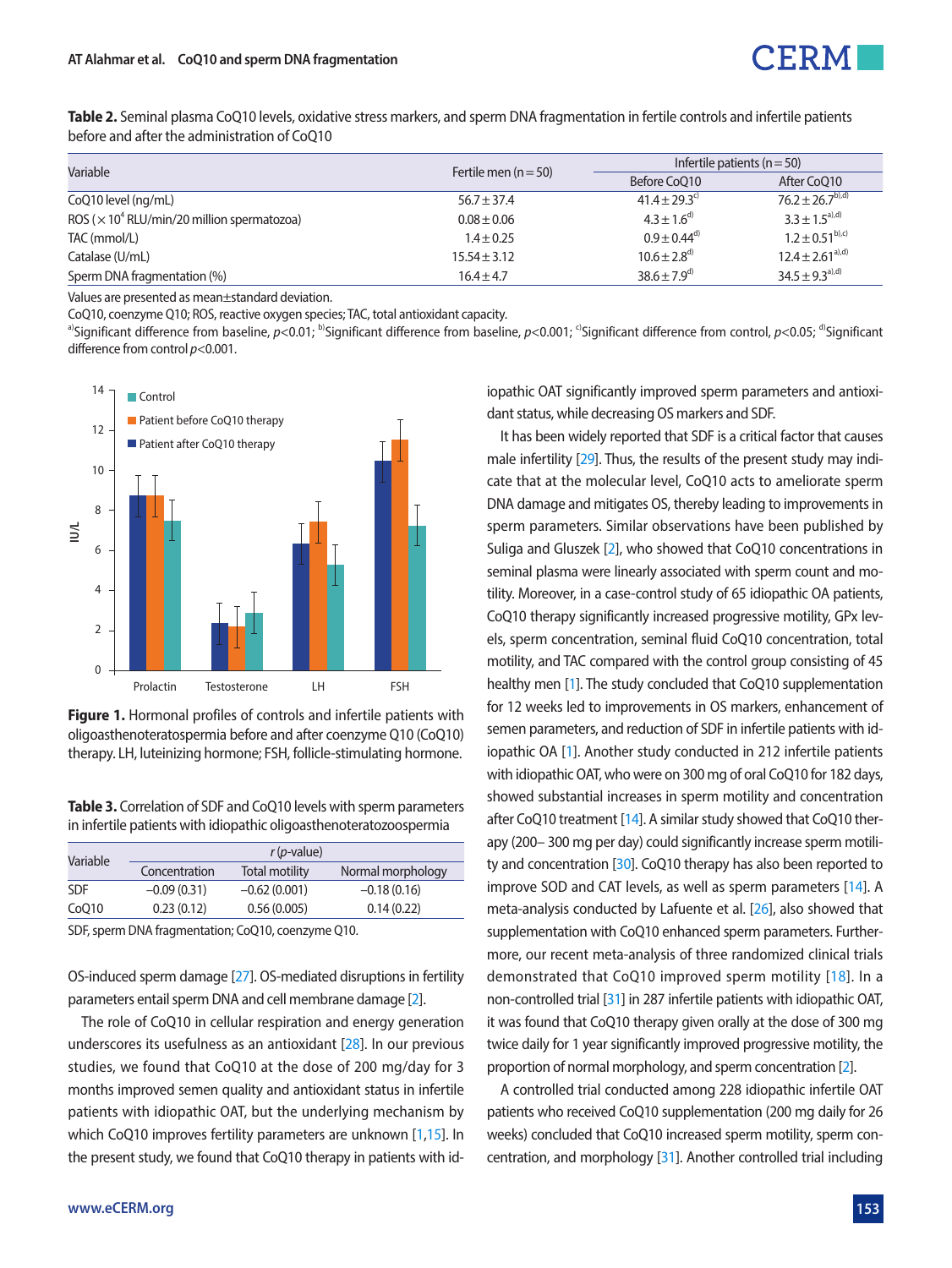# **CERM**

60 infertile patients with idiopathic OAT treated with CoQ10 (200 mg per day or placebo for 3 months) concluded that there were improvements in semen parameters [\[32](#page-5-20)]. The various results from meta-analyses and clinical trials on CoQ10 therapy in men with infertility align with our findings that supplementation with CoQ10 increased seminal CoQ10 levels, sperm motility, and concentration [\[33\]](#page-5-21). Generally, controlled clinical trials among men with idiopathic infertility treated with CoQ10 have shown that this treatment leads to a reduction in OS in seminal plasma and lipid peroxidation, as well as an increase in ubiquinol levels and seminal enzymatic antioxidant levels [\[32](#page-5-20)].

In a study assessing the effect of 2 doses of CoQ10 on semen quality and OS markers in men with idiopathic OAT, it was found that CoQ10 treatment increased SOD activity, TAC, and CAT activity [\[34\]](#page-5-22). CoQ10 inherently inhibits the action of OS by antagonizing any system that increases OS and enhancing systems that could inhibit OS. A prior study showed a strong negative relationship between CoQ10 and hydrogen peroxide levels [\[6](#page-4-1)]. Our results, in agreement with the study by Safarinejad et al. [\[32](#page-5-20)], showed that CoQ10 therapy decreased FSH and LH, whereas it increased serum prolactin levels. Hyperprolactinemia is among the causes of hypogonadotropic hypogonadism [\[35](#page-5-23)].

A study of 20 infertile patients with high SDF levels treated for 3 months with a preparation containing various antioxidants, including CoQ10, showed that SDF levels significantly decreased and sperm concentration significantly increased [\[36](#page-5-24)]. In a study of 20 infertile patients with high SDF levels and low-grade varicocele who were treated for 3 months with a preparation containing CoQ10 and other antioxidants, SDF levels significantly decreased and sperm concentration significantly increased [\[37](#page-5-25)]. These results support our finding of a significant decrease in SDF levels when infertile patients with idiopathic OAT were placed on CoQ10 therapy (200 mg/day) [1]. It was also shown that treatment with CoQ10 substantially enhanced CAT, TAC, and seminal CoQ10 levels in idiopathic OAT, and that total ROS levels decreased when compared with pretreatment values. These findings suggest that CoQ10 therapy could improve sperm parameters in infertile patients with idiopathic OAT.

The present study showed that CoQ10 increased sperm concentration and sperm progressive motility and decreased SDF levels in infertile patients with idiopathic OAT. These findings suggest that CoQ10 therapy improves sperm parameters by reducing OS and OS-induced sperm damage. Therefore, CoQ10 is a potentially useful antioxidant for the treatment of infertile patients with idiopathic OAT.

# **Conflict of interest**

No potential conflict of interest relevant to this article was reported.

### **ORCID**

| Ahmed T Alahmar  |  |
|------------------|--|
| Pallav Sengupta  |  |
| Sulagna Dutta    |  |
| Aldo E. Calogero |  |

[https://orcid.org/0000-0003-2100-5807](http://orcid.org/0000-0003-2100-5807) [https://orcid.org/0000-0002-1928-504](http://orcid.org/0000-0002-1928-5048)8 [https://orcid.org/0000-0002-7893-528](http://orcid.org/0000-0002-7893-5282)2 https://orcid.org/0000-0001-6950-335X

# **Author contributions**

Conceptualization, Data curation, Formal analysis, & Methodology: ATA. Project administration: ATA, PS, AEC. Visualization: all authors. Writing–original draft: ATA. Writing & review–editing: PS, SD, AEC.

# **References**

- <span id="page-4-7"></span>1. [Alahmar AT, Calogero AE, Sengupta P, Dutta S. Coenzyme Q10 im](https://doi.org/10.5534/wjmh.190145)[proves sperm parameters, oxidative stress markers and sperm](https://doi.org/10.5534/wjmh.190145)  [DNA fragmentation in infertile patients with idiopathic oligoas](https://doi.org/10.5534/wjmh.190145)[thenozoospermia. World J Mens Health](https://doi.org/10.5534/wjmh.190145) 2021;39:346–51.
- <span id="page-4-8"></span>2. Suliga E, Gluszek S. The relationship between diet, ene[rgy balance](https://doi.org/10.1024/0300-9831/a000577)  [and fertility in men. Int J Vitam Nutr Res 2020;90:514–26.](https://doi.org/10.1024/0300-9831/a000577)
- <span id="page-4-9"></span>[3. Agarwal A, Mulgund A, Hamada A, Chyatte MR. A unique view on](https://doi.org/10.1186/s12958-015-0032-1)  [male infertility around the globe. Reprod Biol Endocrinol 2015;](https://doi.org/10.1186/s12958-015-0032-1) [13:37.](https://doi.org/10.1186/s12958-015-0032-1)
- <span id="page-4-0"></span>4. Ilacqua A, Izzo G, Eme[renziani GP, Baldari C, Aversa A. Lifestyle and](https://doi.org/10.1186/s12958-018-0436-9)  [fertility: the influence of stress and quality of life on male fertility.](https://doi.org/10.1186/s12958-018-0436-9)  [Reprod Biol Endocrinol 2018;16:115.](https://doi.org/10.1186/s12958-018-0436-9)
- 5. [Esteves SC. Clinical relevance of routine semen analysis and con](https://doi.org/10.1590/s1677-5538.ibju.2014.04.02)[troversies surrounding the 2010: World Health Organization crite](https://doi.org/10.1590/s1677-5538.ibju.2014.04.02)[ria for semen examination. Int Braz J Urol 2014;40:443–53.](https://doi.org/10.1590/s1677-5538.ibju.2014.04.02)
- <span id="page-4-1"></span>6. [Alahmar AT. Role of oxidative stress in male infertility: an updated](https://doi.org/10.4103/jhrs.jhrs_150_18)  [review. J Hum Reprod Sci 2019;12:4–18.](https://doi.org/10.4103/jhrs.jhrs_150_18)
- <span id="page-4-2"></span>[7. Tadros NN, Sabanegh ES. Empiric medical therapy with hormonal](https://doi.org/10.4103/iju.iju_368_16)  [agents for idiopathic male infertility. Indian J Urol 2017;33:194–8.](https://doi.org/10.4103/iju.iju_368_16)
- <span id="page-4-3"></span>8. Darbandi M, Darbandi S, Agarwal A, Sengupta [P, Durairajanayag](https://doi.org/10.1186/s12958-018-0406-2)[am D, Henkel R, et al. Reactive oxygen species and male repro](https://doi.org/10.1186/s12958-018-0406-2)[ductive hormones. Reprod Biol Endocrinol 2018;16:87.](https://doi.org/10.1186/s12958-018-0406-2)
- <span id="page-4-4"></span>[9. Tirabassi G, Vignini A, Tiano L, Buldreghini E, Bruge F, Silvestri S, et](https://doi.org/10.1007/s12020-014-0432-6)  [al. Protective effects of coenzyme Q10 and aspartic acid on oxida](https://doi.org/10.1007/s12020-014-0432-6)[tive stress and DNA damage in subjects affected by idiopathic as](https://doi.org/10.1007/s12020-014-0432-6)[thenozoospermia. Endocrin](https://doi.org/10.1007/s12020-014-0432-6)e 2015;49:549–52.
- <span id="page-4-5"></span>1[0. Bentov Y, Hannam T, Jurisicova A, Esfandiari N, Casper RF. Coen](https://doi.org/10.4137/cmrh.s14681)[zyme Q10 supplementation and oocyte aneuploidy in women](https://doi.org/10.4137/cmrh.s14681)  [undergoing IVF-ICSI treatment. Clin Med Insights Reprod Health](https://doi.org/10.4137/cmrh.s14681)  [2014;8:31–6](https://doi.org/10.4137/cmrh.s14681).
- <span id="page-4-6"></span>11. [Alahmar AT. The effects of oral antioxidants on the semen of men](https://doi.org/10.5653/cerm.2018.45.2.57)  [with idiopathic oligoasthenoteratozoospermia. Clin Exp Reprod](https://doi.org/10.5653/cerm.2018.45.2.57)